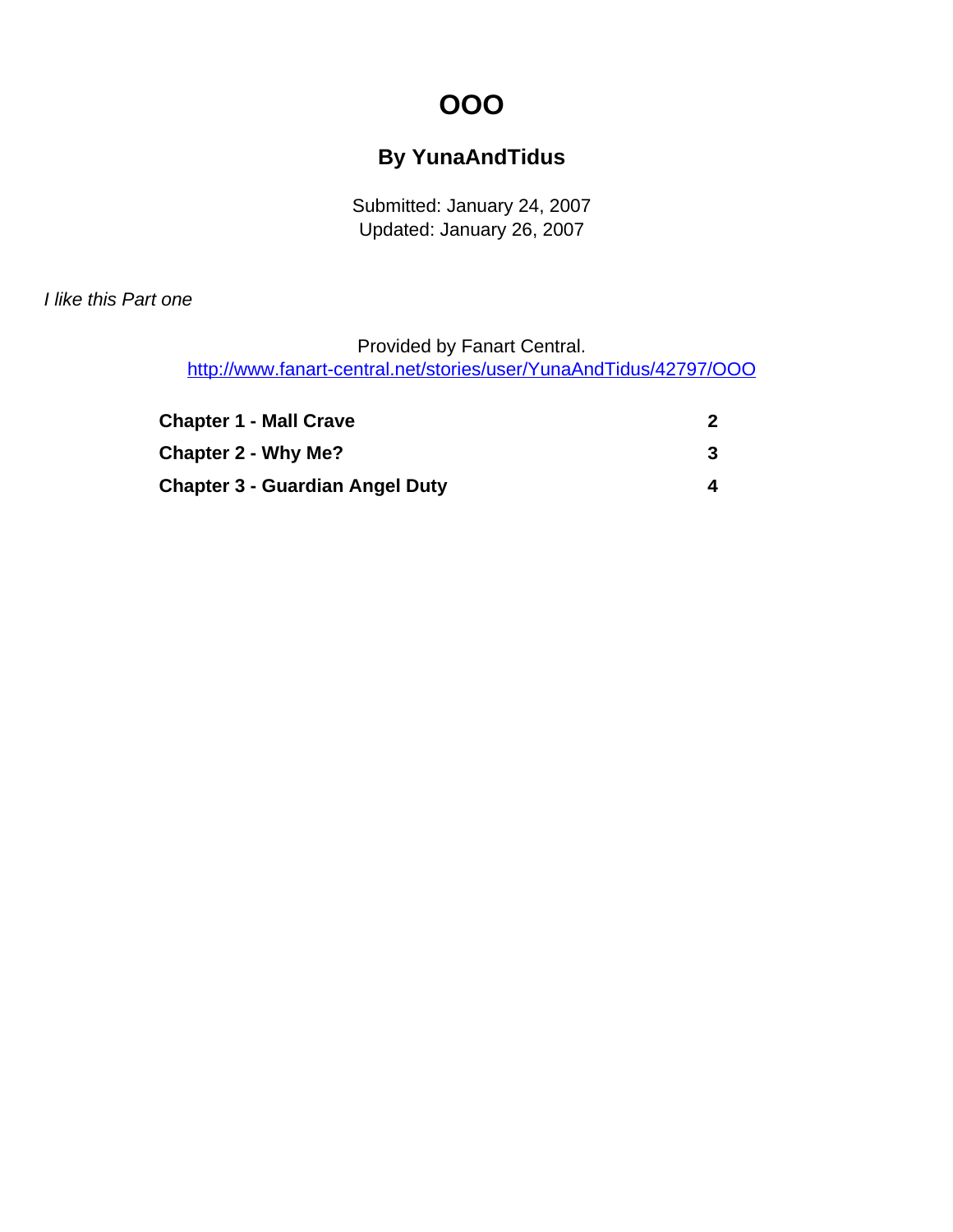### **1 - Mall Crave**

<span id="page-1-0"></span>Naru: Okasama I'm going to a mall ok

Norune: Ok but please be back before dinner.

Naru: Ok.

Naru: \*walks off\*

[she enters the mall and spots three boys and two girls]

Naru: \*raises a eye brow\* (ill think ill just buy some more crafts stuff)

Sora: [walks and trips]

Kairi and Namine: Are you okay? [stupid]

Riku: [sigh]

Naru: [sees them and giggles]

All: [sees a girl with short silver hair and a white dress]

Naru: O\_O (its hard being a fangirl)

to be contiued....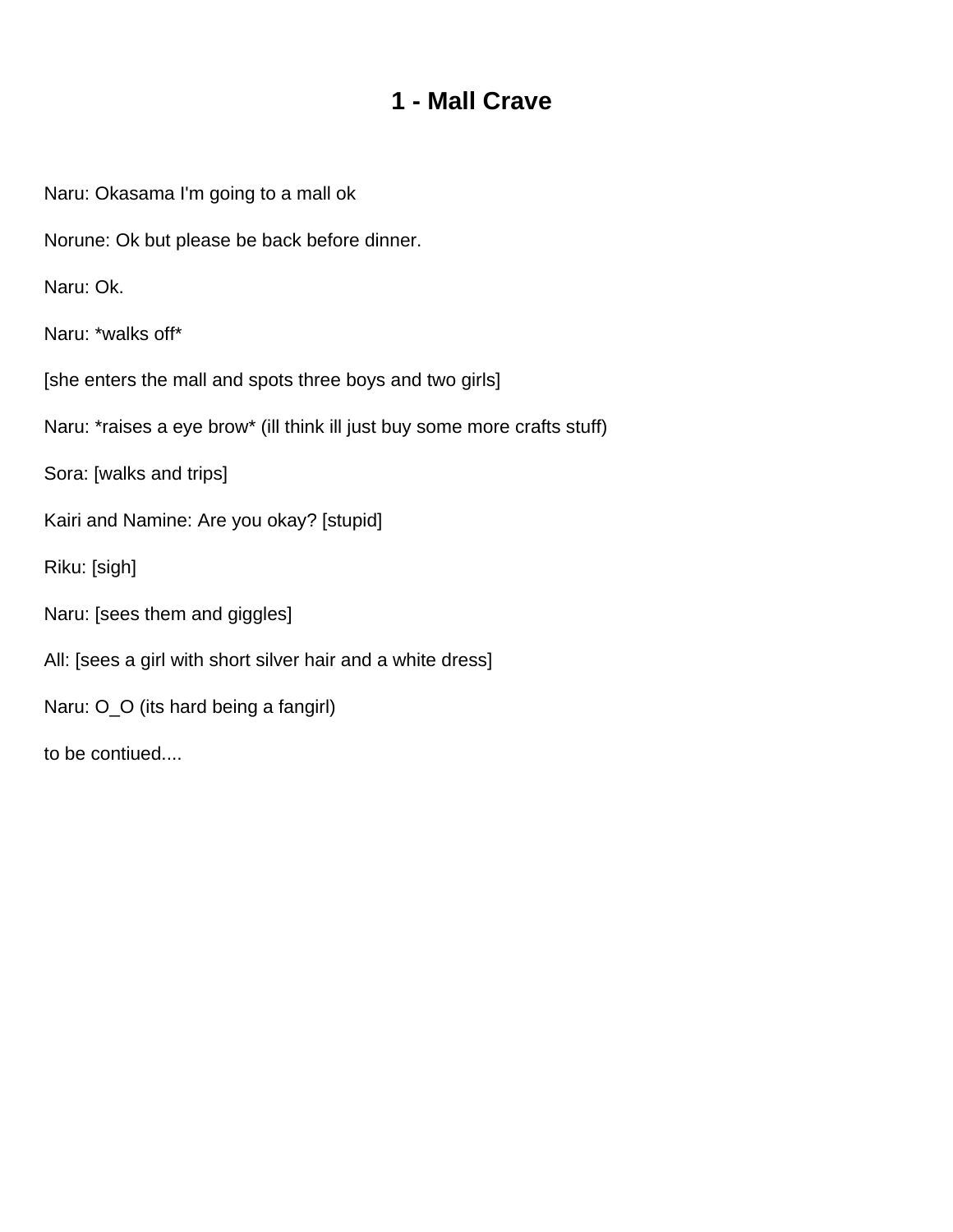### **2 - Why Me?**

<span id="page-2-0"></span>Naru: [anime sweatdrops] hehehe....

Roxas: Waaaa...I still don't get it :(

Namine: awwww [kinda feels bad for him]

Kairi: boys.....

All Three: Whats wrong with being a boy..!?

Kairi: N-n-nothing [sigh]

Naru: [thinking] (its hard being a angel..)

Keep a eye for Number 3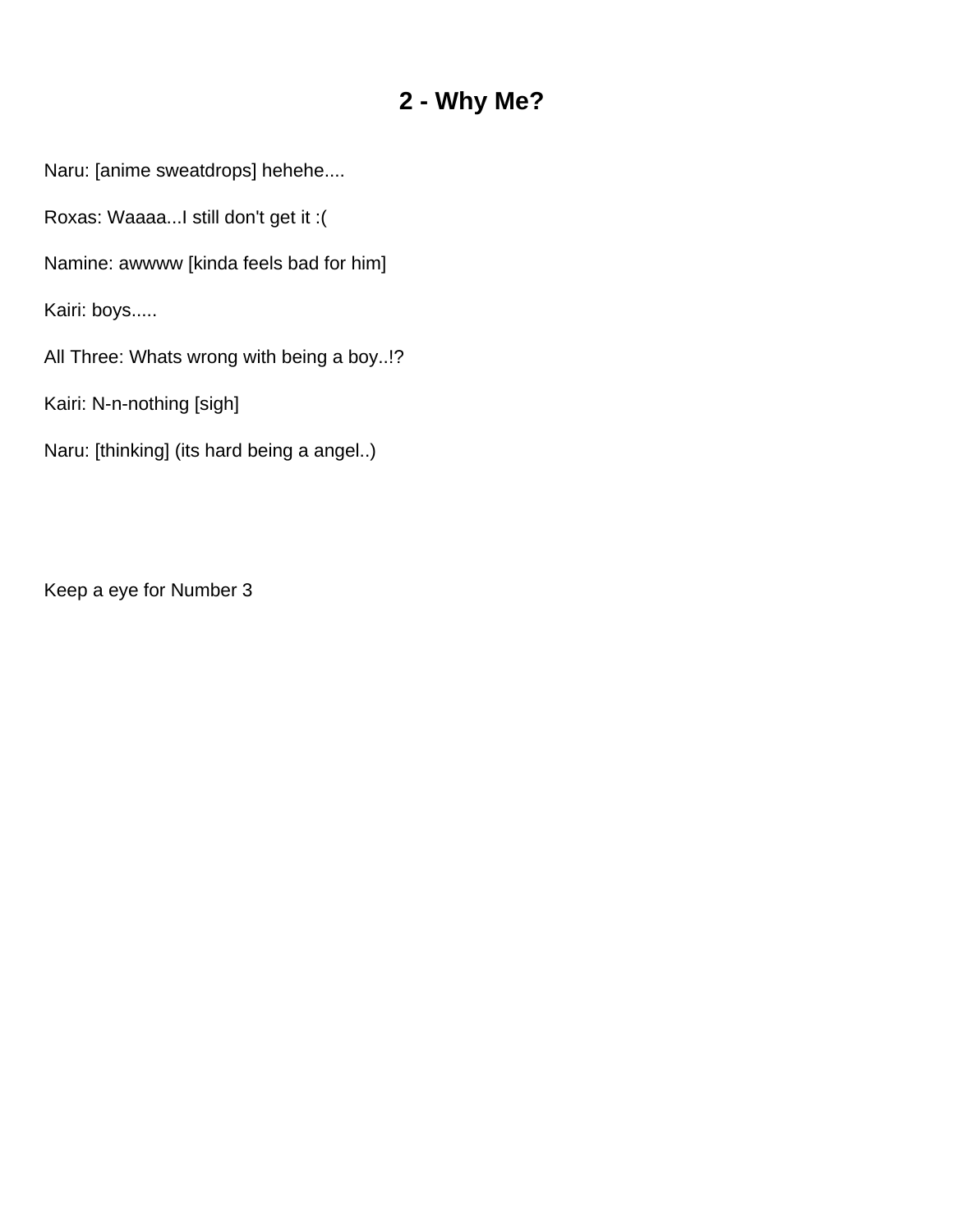# **3 - Guardian Angel Duty**

<span id="page-3-0"></span>[cell phone rings]

Naru: [answers it] Hello?

Angel Agency: Naru your new job is a Guardian Angel.

Naru: Ok tell me who i need to guard.

Angency: Sora, Riku, Roxas.

Naru: Wha!? I just bumped into them a while ago.

Agency: Then today is your lucky break.

Naru: Whatever you say [sigh][hangsup]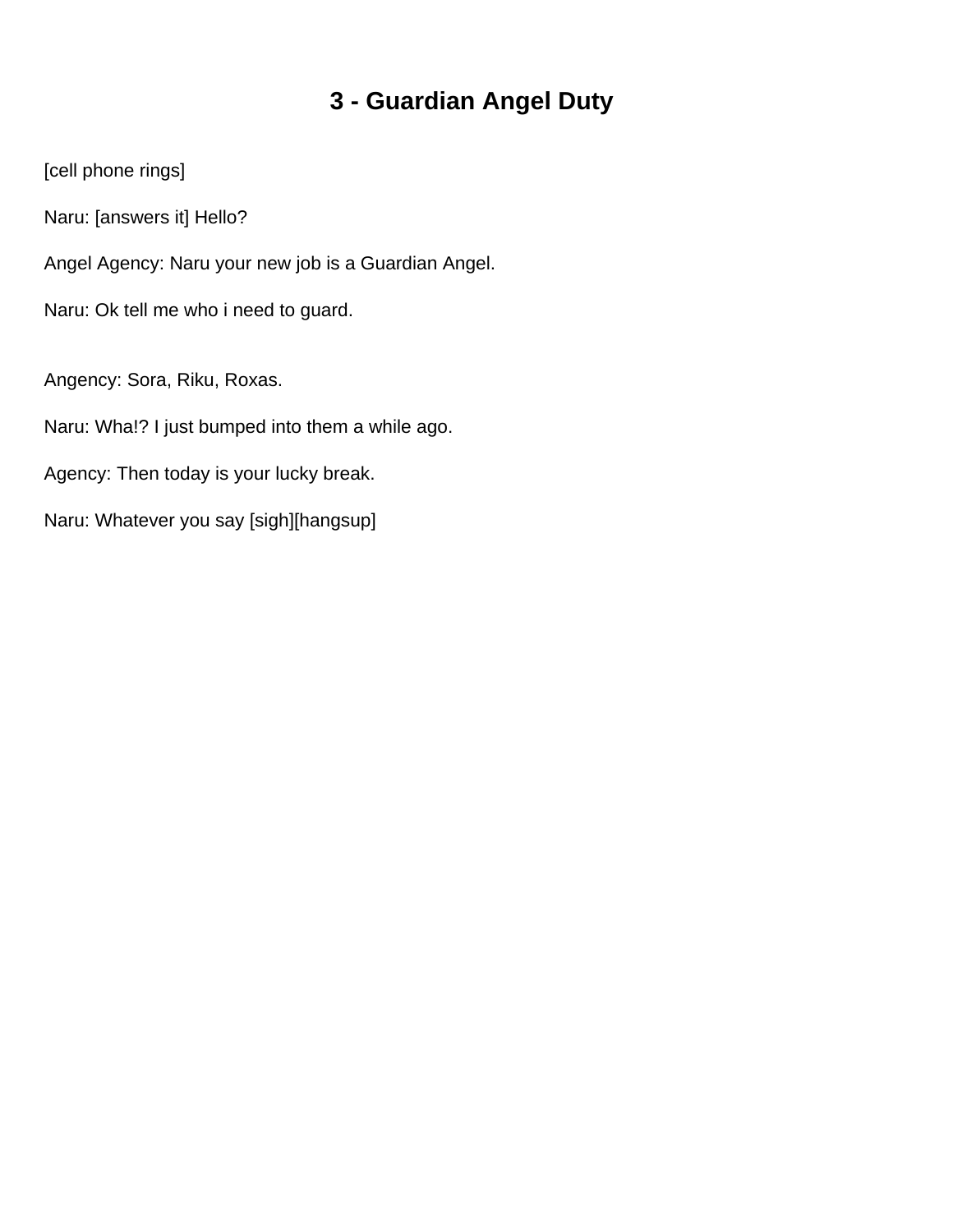

(naru as a guardian angel)

Naru: Ok now i have to find a disguise [looks for some clothes] Mmmm i like this...[puts it on] now make up...[finds some and puts it on]

now i have to change my hair [lets it down][wonders]I wonder if i can sing? [starts singing in a beautiful voice] [perfect.